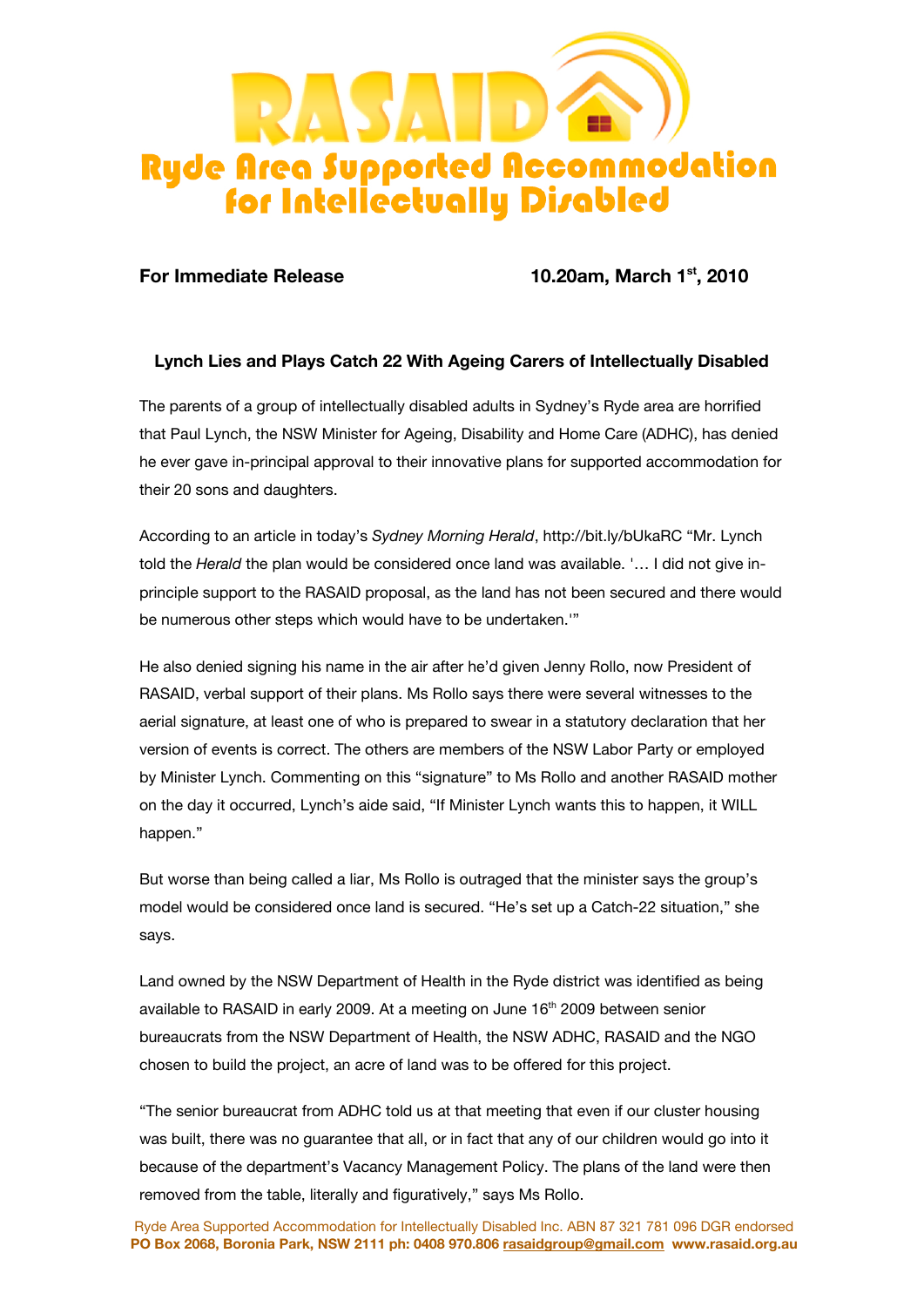

ADHC's Vacancy Management Policy stipulates that the department decides who goes into what available beds in NSW, rendering RASAID's plans for an intentional community for its adult children with intellectual disabilities impossible.

Undeterred, Ms Rollo and another RASAID mother wrote to Minister Lynch, asking for him to meet with them and to override ADHC's policy to allow their proposal to go ahead. The minister refused a meeting and said, via his staff, "We have no further developments to advise RASAID on at the moment."

On November  $2<sup>nd</sup>$  last year, four months after the original meeting when the land was to be offered, Ms Rollo received confirmation via the ADHC that the Department of Health land was still available for their project.

"It beggars belief that he now says he'll consider our proposal once land is secured. Land can't be secured unless he makes an exception to his department's policy. It is that alone that is preventing the land from being offered," says Ms Rollo.

## **RASAID is calling on Premier Kristina Keneally to step in and remove the bureaucratic barriers that are preventing RASAID's development from going ahead.**

RASAID's supported accommodation model falls within ADHC guidelines for a cluster development to house intellectually disabled people. The model proposes that RASAID's sons and daughters live together within the Ryde area, with their friends, near their families, day programs and work placements. The current system for housing intellectually disabled adults who can no longer live with their ageing or dead parents is ad hoc. The state meets only 7% of supported accommodation needs of adults with intellectual disability.

RASAID members are in their 50s, 60s, 70s and 80s. The oldest parent is a single mother, aged 87, still caring for her 51 year old son.

**~~~~End of Release~~~~**

**For all media enquiries and to arrange interviews with Jenny Rollo and other RASAID parents, please contact Teresa Russell on 02-9807.9693 or 0400 00 23 49 trussell@aapt.net.au**

For more information about RASAID, please see our website http://www.rasaid.org.au

Ryde Area Supported Accommodation for Intellectually Disabled Inc. ABN 87 321 781 096 DGR endorsed **PO Box 2068, Boronia Park, NSW 2111 ph: 0408 970.806 rasaidgroup@gmail.com www.rasaid.org.au**